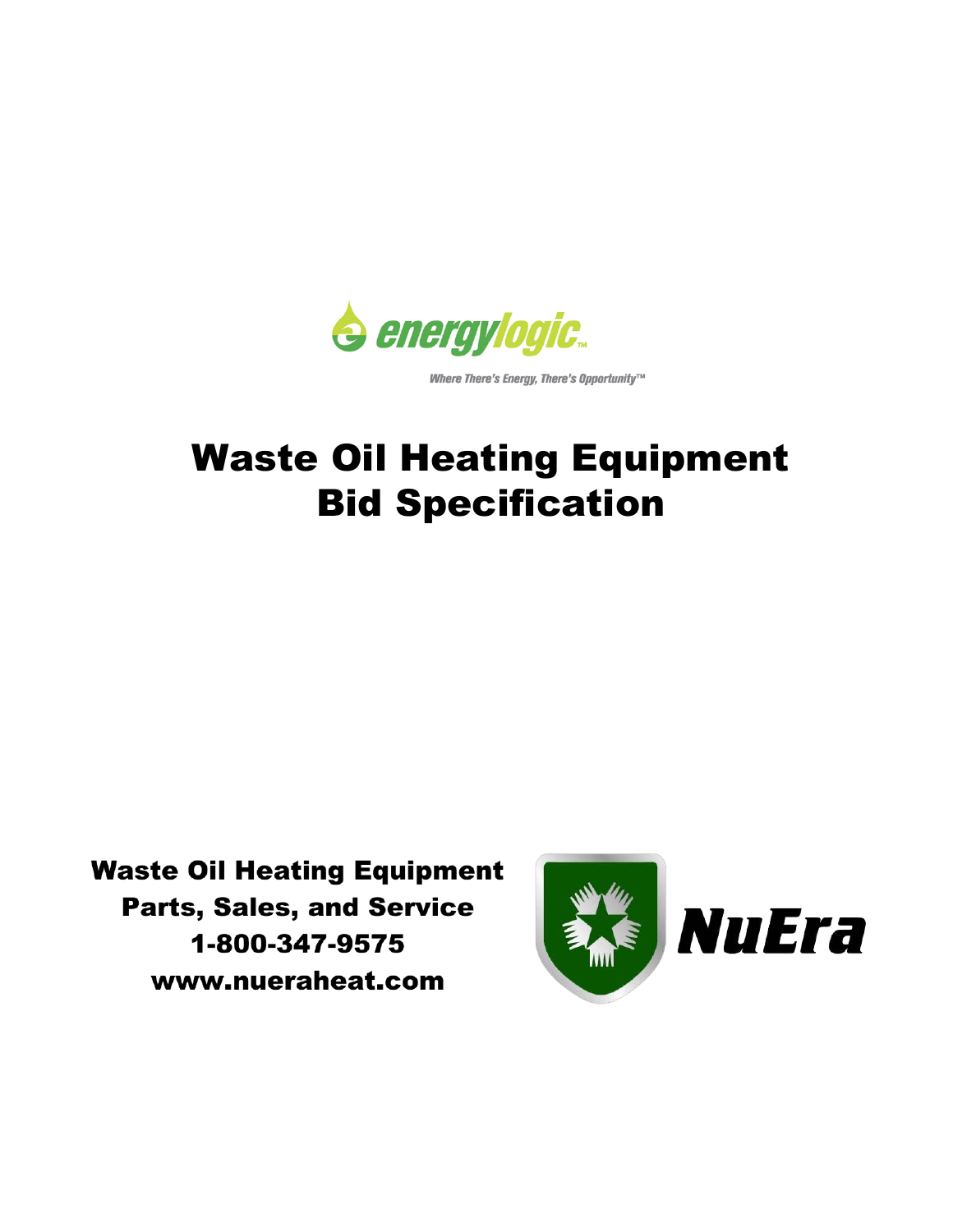# **PART 1 - GENERAL**

## *1.1 RELATED WORK*

A. Section 15890 - Smokestack, Breeching and Vent Piping

## *1.2 REFERENCE*

A. The Work under this Section is subject to requirements of the Contract Documents including the General Conditions, Supplementary Conditions, and sections under Division 1 General Requirements.

## *1.3 SUBMITTALS*

- A. Shop drawings for all items in this Section including, but not limited to, the following:
	- 1. Manufacturer's name and model number
	- 2. Identification as referenced in the documents
	- 3. Capacities/ratings
	- 4. Materials of construction
	- 5. Dimensions and weights
	- 6. Outlet air temperature specification
	- 7. UL file number
	- 8. Wiring diagrams
	- 9. Manufacturer's installation instructions
	- 10. All other appropriate data

#### *1.4 CERTIFICATES*

A. Secure all registration and installation permits required by the State and local authorities and complete these requirements before system is placed in operation.

## *1.5 REFERENCE STANDARDS*

A. Furnace shall be constructed, tested and stamped in accordance with the UL296A "Waste Oil Burning, Air-Heating Appliances."

#### *1.6 OPERATION AND MAINTENANCE DATA*

- A. Manufacturer shall provide services of factory trained field representative to approve installation; start-up, test and adjust for proper operation; and instruct and train Owner's representative in operation and maintenance of equipment.
- B. Upon completion of this service, submit complete report, signed by manufacturer's service representative, including start-up and test log.



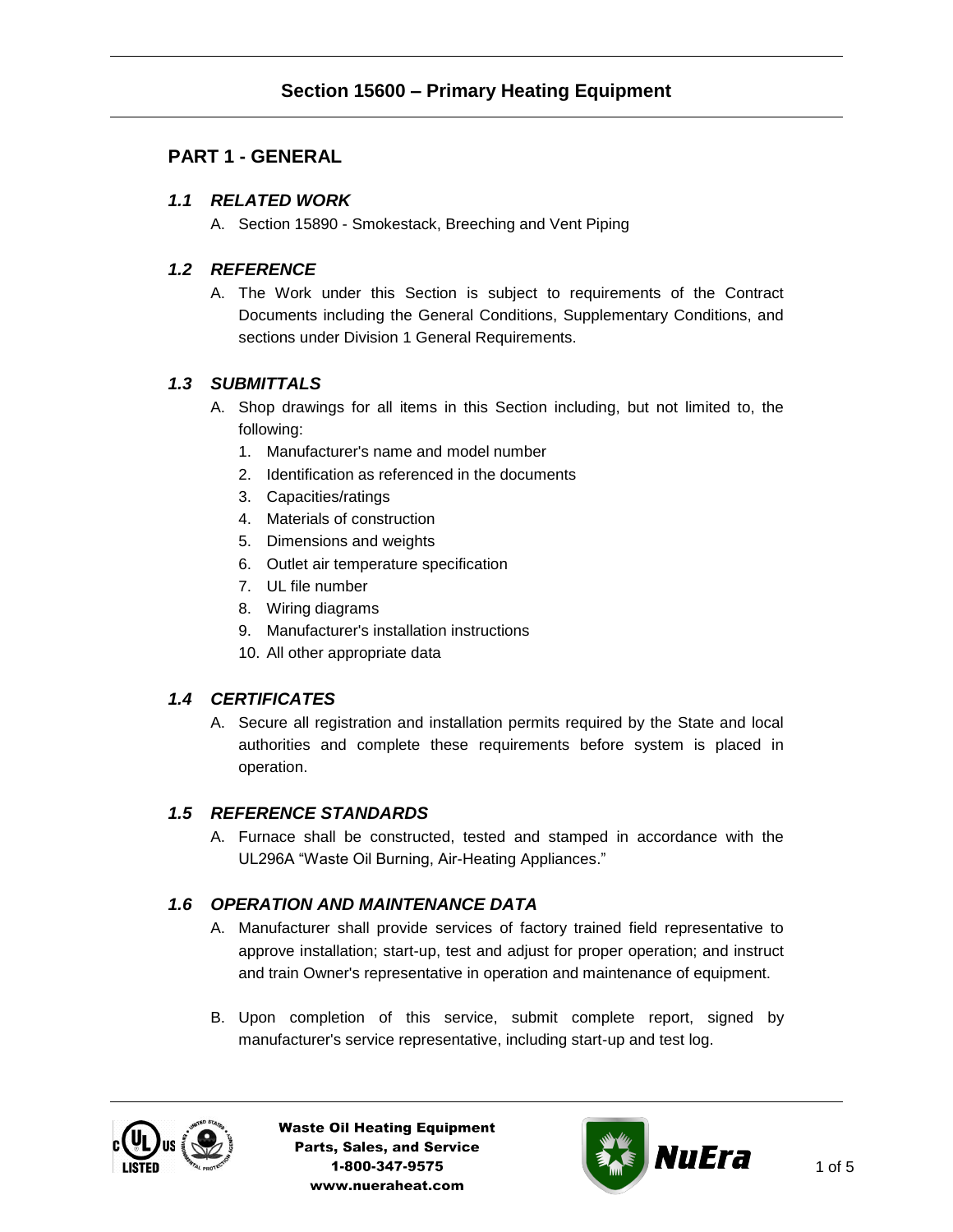# **Section 15600 – Primary Heating Equipment**

- C. In addition, submit the following flue gas analysis for furnaces.
	- 1. % oxygen
	- 2. % carbon dioxide
	- 3. % carbon monoxide
	- 4. stack temperature
	- 5. % combustion efficiency
- D. These readings shall be through entire firing ranges.

## *1.7 COORDINATION*

- A. Design and drawings are based on one of acceptable manufacturers listed in this specification. Where requirements of equipment provided differ, from equipment on which design is based, this Contractor shall be responsible for coordinating requirements of equipment with other contractors involved.
- B. This Contractor shall be responsible for any additional cost incurred due to such requirements.

## **PART 2 - PRODUCTS**

#### *2.1 WASTE OIL FURNACE UNIT*

- A. General
	- 1. Provide packaged type horizontal firing chamber waste oil-fired furnace suitable for firing used crankcase oils, ATF, hydraulic fluid, no. 2 fuel oil, and up to 90W gear oil.
	- 2. Units shall be equal to manufacturer's model with capacity and operating characteristics indicated on schedules.
	- 3. Performance rating shall be in accordance with UL Testing and Rating Standard.
- B. Burner
	- 1. Furnace shall be equipped with an oil burner, which is listed by Underwriters' Laboratories and displays the listing label. All controls and trim shall be in compliance with UL Standard 296A. The burner shall be the low pressure atomizing type approved for operation with A.S.T.M. D396 Commercial No. 2 Oil, and shall be complete with electronic flame safeguard and direct electric spark ignition. Burner must be single-stage firing with an on-board air compressor.



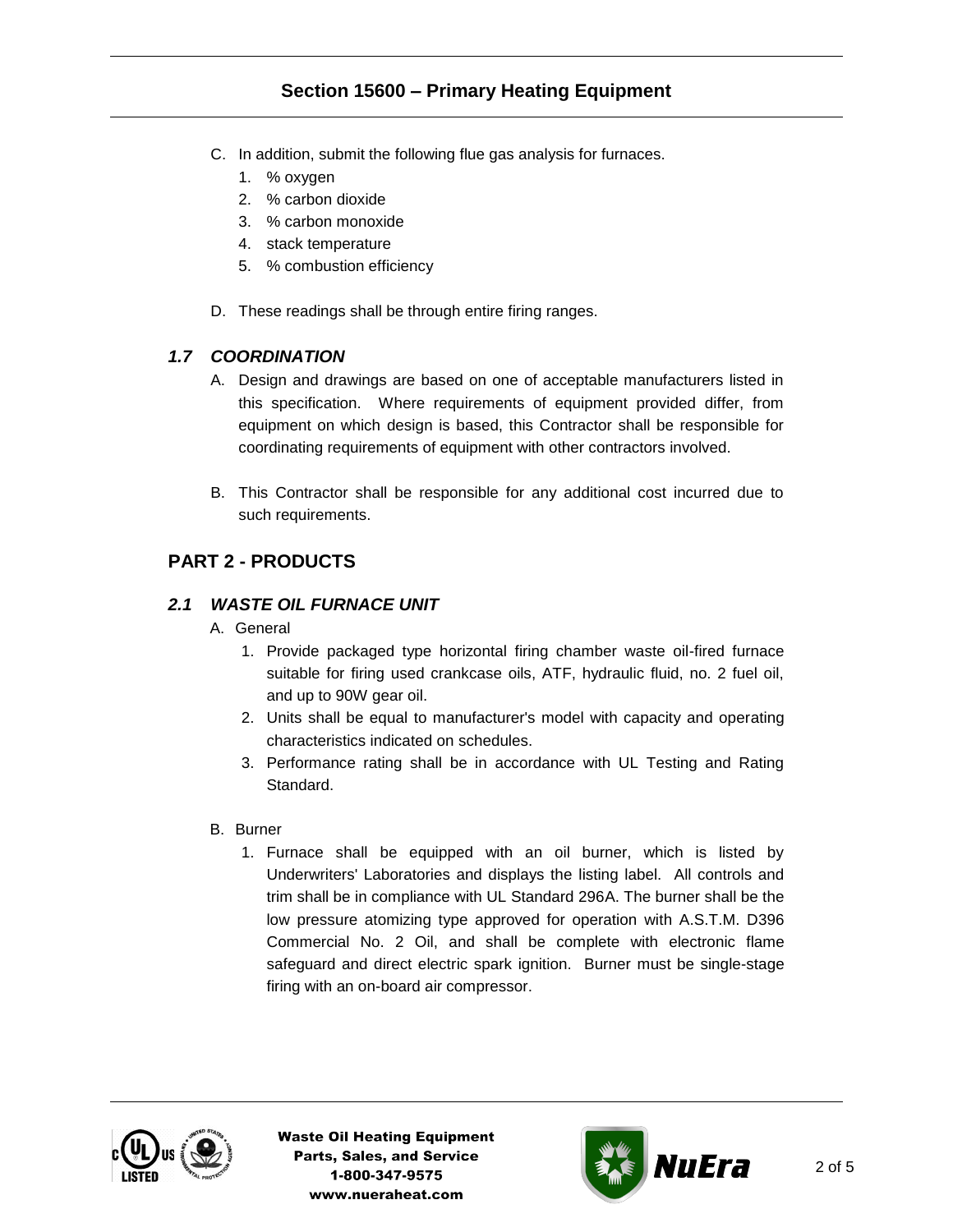- C. Heat Exchanger
	- 1. Heat exchanger must be constructed of stainless steel and have no internal target walls, only baffles shall be allowed.
	- 2. Heat exchanger shall have no inside tubes for heat exchange.
	- 3. Internal heat shield shall be used for blower air scrubbing.
	- 4. An easily accessible cleanout port shall be located on the bottom of the heat exchanger.
- D. Fuel Pump
	- 1. Furnace fuel pump shall be of a metering type design with a trochoidal gear set construction.
	- 2. Flow rate of the pump shall be 1.0 GPH for each 140,000 BTU of input rating on the furnace.
	- 3. Fuel pump shall be fitted with external relief bypass to prevent over pressurization of the fuel system.
- E. Oil Pre-Heater
	- 1. Pre-Heating shall be accomplished via an external pre-heater.
	- 2. Pre-Heat shall have a standby mode and run mode.
	- 3. Pre-Heater will use self-regulating PTC heater cartridges to prevent overheating.
- F. Blower
	- 1. Furnace blower shall be of a squirrel cage design.
- G. Flue
	- 1. Stainless Steel Tee and Barometric Damper are to be included.
	- 2. Draft Manometer is to be included.
	- 3. Flue connection shall be on the top of the furnace and shall be 8" ID.
	- 4. A Flue Kit is to be included that includes a single to double wall adaptor, two 3' sections of Class A double wall pipe, a roof mounting kit, and a rain cap.
- H. Power Requirements
	- 1. Furnace shall be designed to operate on 120V/60Hz power and operate on a single 20 or 25 Amp circuit breaker.
- I. Mounting
	- 1. Furnace shall have various mounting options, including wall mounting, suspension from ceiling, and mounting on tank brackets supplied with tank supplied by furnace manufacturer.



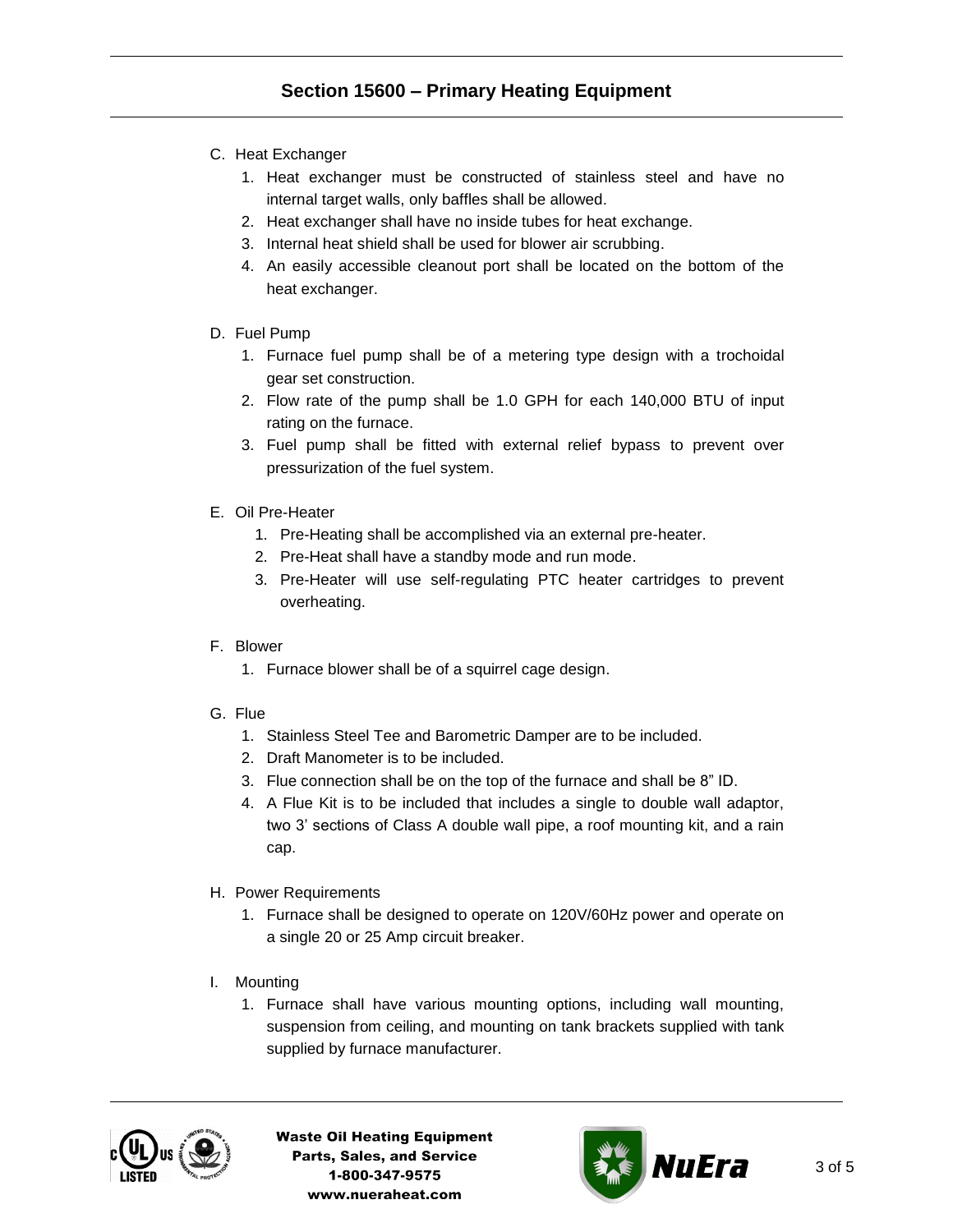## *2.2 Gravity Feed System (optional)*

- A General
	- 1. Gravity Feed System shall be provided that transfers oil from a primary waste oil storage tank to an inside small, wall-mounted day tank.
	- 2. Oil flows from the small day tanks to the furnace metering pump(s) by gravity, such that the metering pumps are flooded.
	- 3. The oil level in the day tank shall be controlled by a float switch assembly and controller.
- B. Transfer Pump & Piping
	- 1. Transfer of oil shall be accomplished with a 40 GPH electric transfer pump located inside on a wall mount bracket.
	- 2. Piping shall include a return line from the day tank to the outside tank and Isolation valves around the pump for ease of maintenance.
	- 3. A cleanable strainer shall be installed prior to the pump to remove debris.
- C. Day Tank
	- 1. Day Tank shall have a holding capacity of 20 gallons.
	- 2. Tank shall be equipped with wall mount brackets.
	- 3. Tank have a 2" NPT opening on the top for installing a float switch assembly.
	- 3. Tank shall be equipped with ports on the side for piping oil in and a return line to the primary tank.
	- 4. Tank shall have two take-off ports on the bottom for feeding oil to the metering pump(s).
- D. Level Control
	- 1. Level control shall be accomplished via float sensors and accompanying control system. Control system shall automatically shut off the furnaces in the event the day tank runs out of oil.
	- 2. Control system shall automatically shut off the furnaces in the event the day tank runs out of oil and display an alarm.
	- 3. Control system shall have a vacuum switch on the pump and display an alarm message when the strainer is clogged and needs to be cleaned.